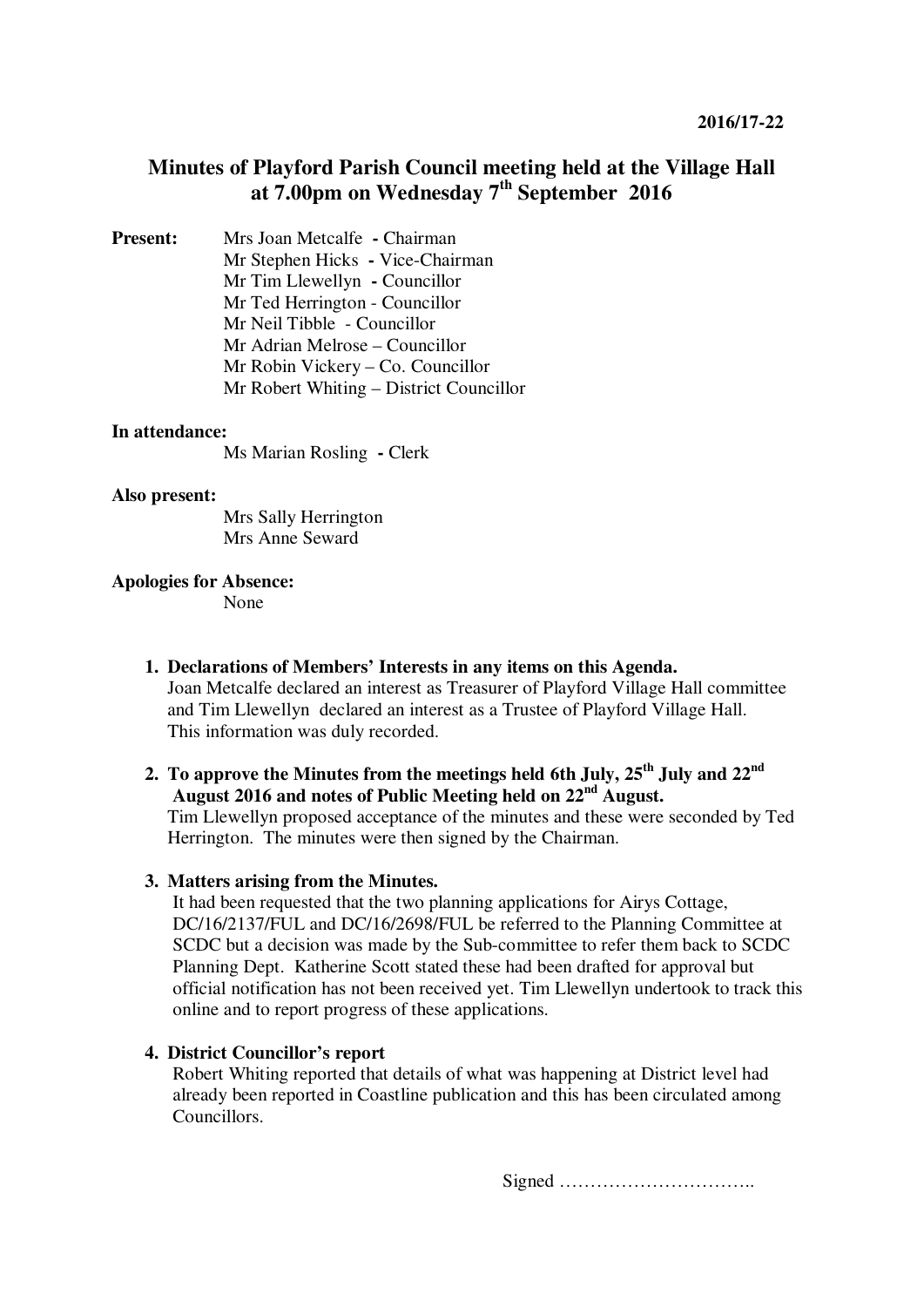SCDC is moving offices to Riduna House in the Autumn, exact date to be announced. There is some spare office furniture from the former offices in Melton which being offered to parish councils, charities etc. Clerk to enquire re chairs, filing cabinet etc.

Joan Metcalfe stated that BT has introduced a scheme to help fund the provision of superfast broadband to smaller communities whereby grant money may be used to pay half the cost - could Robert Whiting's budget be used to pay the rest? Robert replied that it would be more appropriate to use the Co. Councillor's budget for this as SCC had a programme to promote Broadband in the area, and to email details to Robin Vickery for consideration.

### **5. County Councillor's report**

Robin Vickery arrived at the meeting at 7.20pm and introduced himself. A copy of his Round-Up newsletter for August 2016 is appended to these minutes.

The question of Devolution has been out to consultation and the results gone to the government. The Co. Council will meet on  $2<sup>nd</sup>$  November when a decision on this will be taken. Suffolk has reservations about an elected mayor but is generally in favour.

Raising the Bar community grants are available up until  $29<sup>th</sup>$  December. There is a pilot scheme "Adopt a Post Office" starting up whereby the Police are trying to highlight scams conducted via the P.O. especially to older people.

Joan Metcalfe asked about funding for fibre optic Broadband and explained the BT scheme. Half the cost is likely to be between £3K - £5K. The clerk will submit details to Robin when these are available.

Churches in Carlford Division are joining together to have wireless/mobile phone aerials to promote income for the Church. There is a possibility the parish council may be able to piggy-back on to this if Playford Church is deemed suitable.

Tim Llewellyn commented that roadside verges are not being trimmed adequately by SCC Highways. Ted Herrington said that speeding through the villages is still an issue – Robert Whiting will speak to James White at Tuddenham PC as he is coordinating the Speedwatch venture. There is currently a waiting list for "Slow Down Sid" (vehicle activated signs with a smiley face) to be used around the villages.

# **6. Action Log Review**

**AP-81** Byway 19**.** Adrian Melrose would like to put a gate across this Byway to improve the security of his pigs in the adjacent field. No further progress made with changing the designation but it would cost approx £15K in legal fees to re-route the footpath.

Signed ………………………………..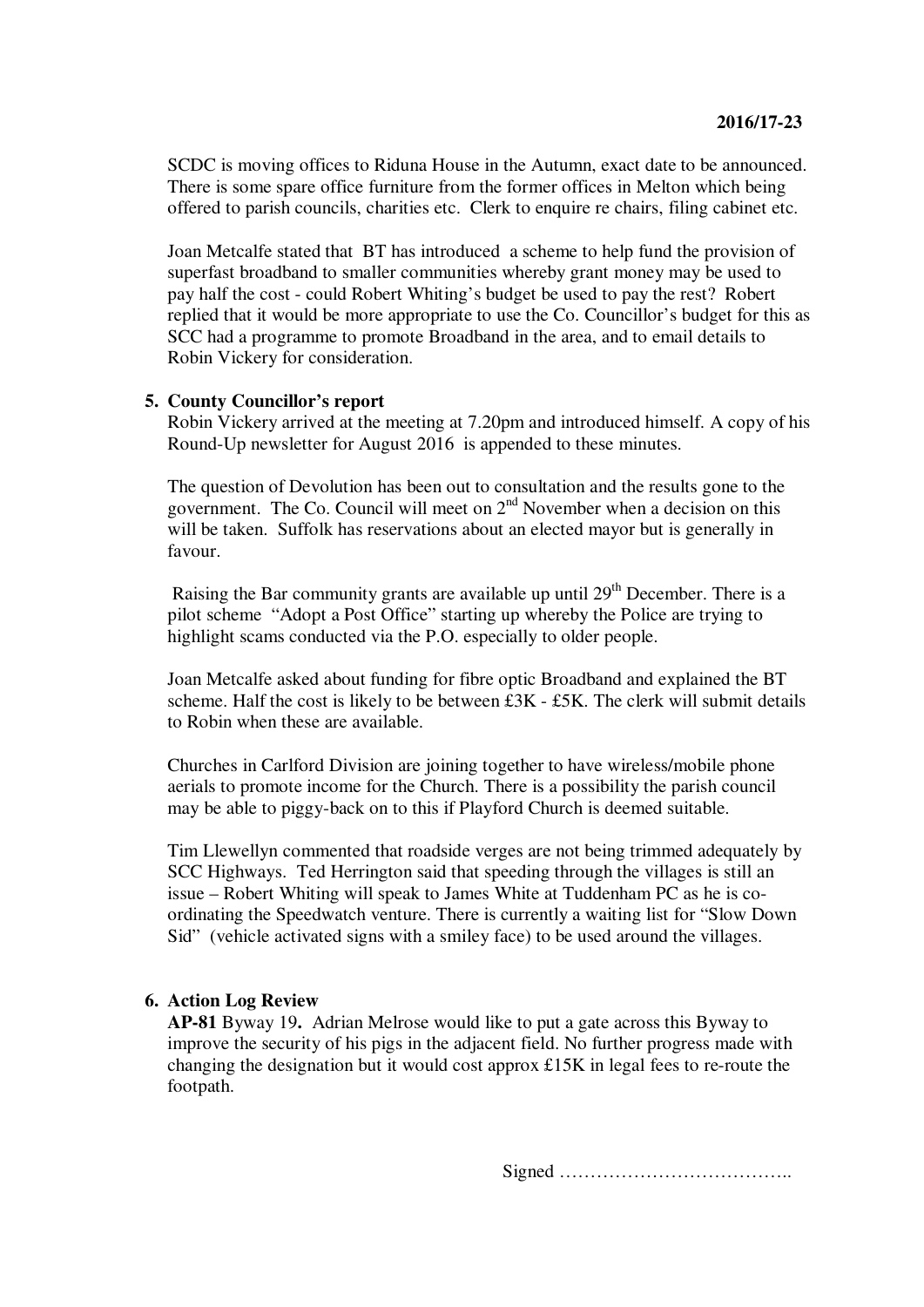**AP-93** Unregistered FP from C330 to C3311. Joan Metcalfe has sent in evidence forms to the senior map officer and is awaiting confirmation of the next stage- she will continue to chase progress.

**AP-98** Temporary repair at the junction of Butts Road and Brook Lane where tarmac has fallen away has not been successful –this is still in the hands of the technicians awaiting action.

**AP-100** Arm which has fallen off signpost at junction of C324 and Church Road – still awaiting repair.

**AP-106** FP9 & FP13 overgrown with brambles. This is in the hands of the contractors and we are still awaiting some action. The field has grown over again – Clerk still awaiting a report from the SCC Footpaths officer.

**AP-115** Build up of silt on C324 near Clematis Cottage. This has been re- reported as no action as yet.

**AP-119** Repairs to tarmac in Butts Road –no progress, this was chased up on 5.9.16

**AP-121** Brambles overhanging carriageway on C324. The clerk has written to landowner to request clearance.

For more details see Action Log appended at end of the Minutes.

### **7. Finance**

| $\circ$ Reporting & authorisation of cheques/online payments:- |         |
|----------------------------------------------------------------|---------|
| $6.7.16$ M J Rosling – clerk's expenses                        | £21.01  |
| 6.7.17 6.7.16 Funds rec'd for bal. of Outdoor Playspace        | £543.00 |
| 22.7.16<br>M J Rosling – clerk's salary, July                  |         |
| 23.8.16 M J Rosling – clerk's salary, August                   |         |

o Bank balances:

| Barclays Bank current account as at 1.9.16 |                | £3001.38 |
|--------------------------------------------|----------------|----------|
| NS&I Savings account                       | as at $4.7.16$ | £3316.17 |

o Conclusion of Audit

The accounts for year ended  $31<sup>st</sup>$  March 2016 have now been received back from the External Auditors and have been agreed. Minor issues included grant monies being entered in Box 2 instead of Box 3 on the Balance Sheet and the fact that the new village bench had not been listed under the assets. Clerk to ensure that these matters are corrected. The accounts may be viewed by appointment at the clerk's house between  $9<sup>th</sup> - 23<sup>rd</sup>$  September 2016.

Signed ………………………………..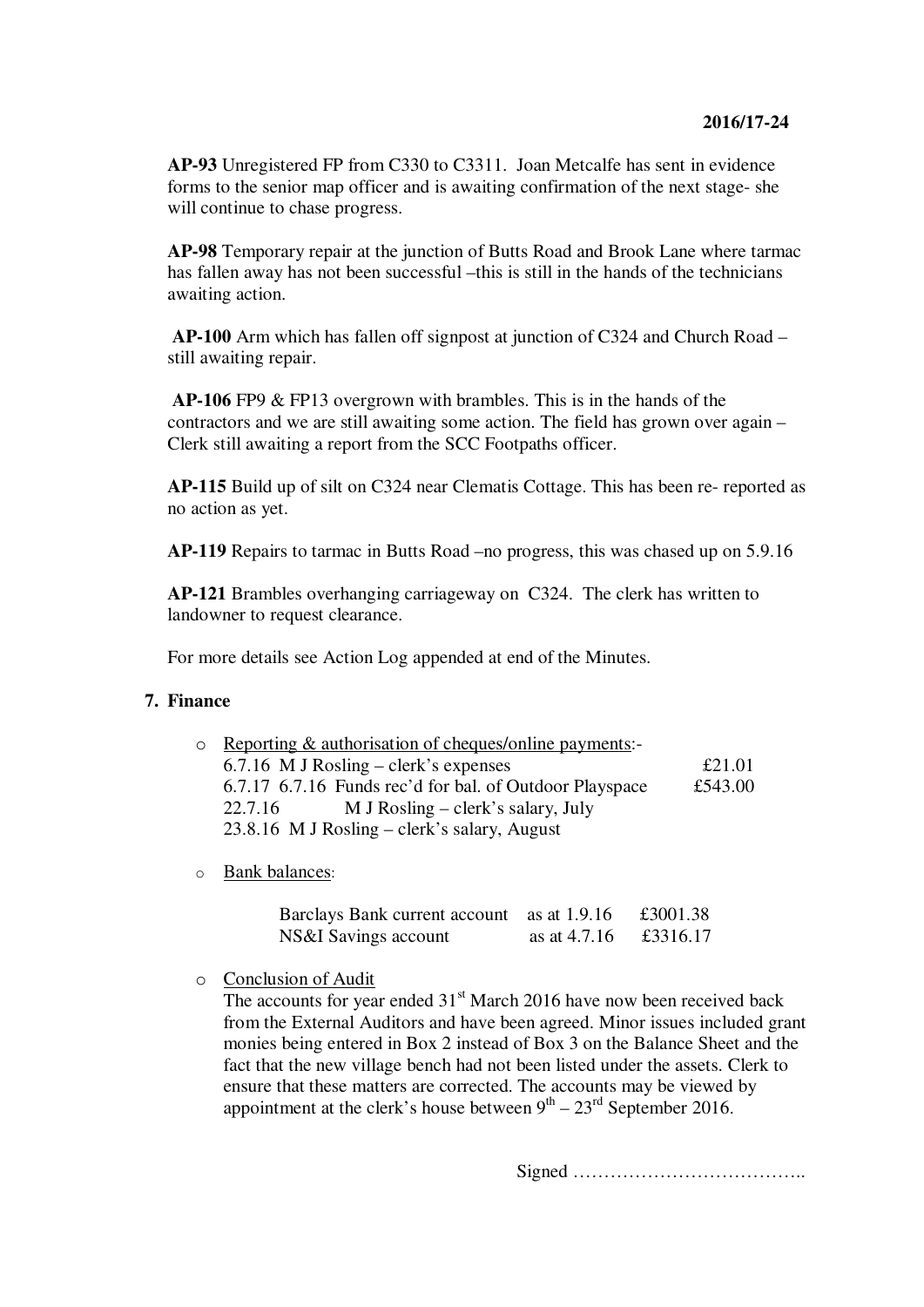o Clerk's Salary

The clerk left the room whilst her salary was discussed. It was agreed to raise the hourly rate to SCP 21 from  $1<sup>st</sup>$  January 2017 and that the number of hours worked per week (currently 5hrs/week) would be reviewed next year after the clerk had recorded her time spent per week for 2 months.

- o Budget Update. The budget was considered and found to be on track for this year.
- o Financial Regulations update It was agreed that this would be held over until the next meeting.

### **8. Highways**

- a) Drainage issues/Ditch clearance. SC Norse Ltd has now dug out the ditch in Butts Road in front of the village hall to a deeper level and debris has been cleared away. Clarke & Simpson has been asked to clear the ditch in Hill Farm Road again and the clerk is currently chasing this up. The missing grid from the drain in Butts Road will be reported to Highways by Joan Metcalfe.
- b) Sally Herrington said that a parishioner had reported a pothole in Doctor Watsons Lane to her– it is now generally accepted that parishioners should take responsibility to report these things themselves as it can be done online.

### **9. Neighbourhood Plan – progress**

A resolution was passed by the Parish Council on  $22<sup>nd</sup>$  August 2016 to go ahead with the Neighbourhood Plan. Guidance is needed for obtaining funds for this. Robert Whiting thought that we should act concurrently with the Kesgrave Town Council problems and push forward with Playford's own Plan. Barbara Richardson-Todd of Rushmere Village ward would like to explore the idea of a forum for NP's – Robert Whiting may possibly be able to assist with funds from his Enabling Communities Budget. Adrian Melrose said we should have a Steering Committee for Playford's NP. Ted Herrington said there were pressures from Ipswich Eastern Fringe but Robert Whiting replied saying this should not prevent Playford from going ahead. Rushmere St Andrews has no identifiable areas for development. Joan Metcalfe and Tim Llewellyn were not in favour of joining forces with RSA but Adrian Melrose thought it important to utilise RSA's manpower - they have people willing to do the groundwork and Playford has not got enough people to carry it forward.

Little Bealings Parish Council has sent a strongly-worded official complaint to Stephen Baker, CEO of SCDC regarding the way that SCDC Planning Services has handled Kesgrave TC's Neighbourhood Planning proposals. Joan Metcalfe proposed that Playford should send a similar letter to the CEO, endorsing Lt Bealings' letter and highlighting Playford's problems. Adrian Melrose seconded this. Clerk to initiate – this is to include a paragraph explaining Playford's position with Hilary Hanslip, Chief Planning Officer who changed tacks and advised us that a Neighbourhood Plan was probably not necessary.

Signed ………………………………..